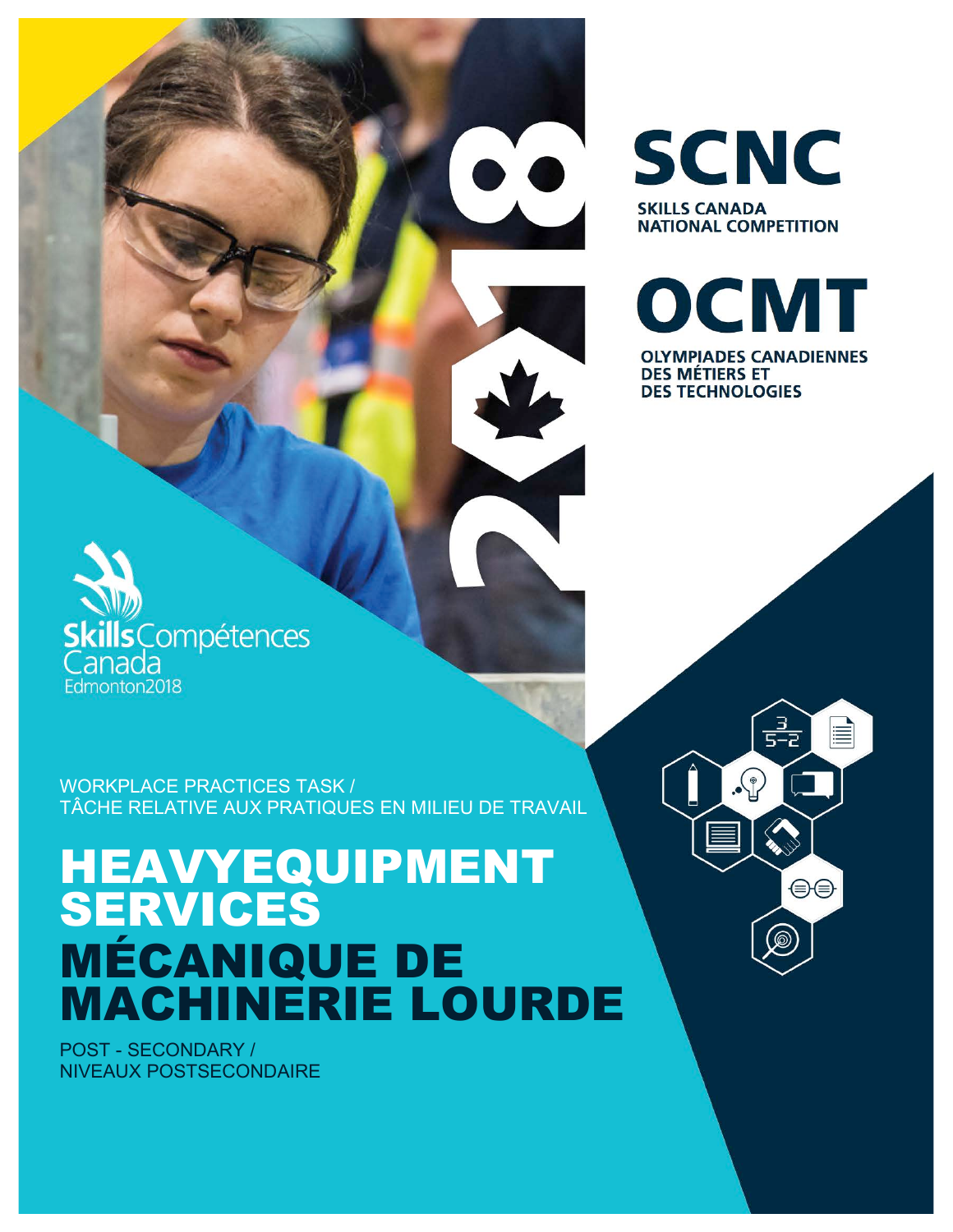

|                    |         | <b>Workplace Practices</b><br><b>TASK</b> | $(6 \text{ of } 6)$ |
|--------------------|---------|-------------------------------------------|---------------------|
| Competitor number  |         | Start time                                |                     |
| Judge's name       |         | Finish time                               |                     |
| <b>Time limit:</b> | 2 hours | <b>Competition Overview</b>               |                     |

**Equipment: Various engine components Number of tasks: 1**

> Task 1: Fabricate components to specifications and perform threaded fastener repair. **Value 100 %**

## **General Instructions:**

The National Technical Committee (NTC) has all the materials you will need.

Read all the instructions carefully.

If you are unsure about any procedure, you may ask your judge for clarification.

Marks may be deducted if the judge decides you should know the procedure.

There shall be no communication between the competitors.

Your competitor number must be stamped onto your project.

Before you start, you must go through the following Hazard Assessment with your judge so that you will be able to work safely.



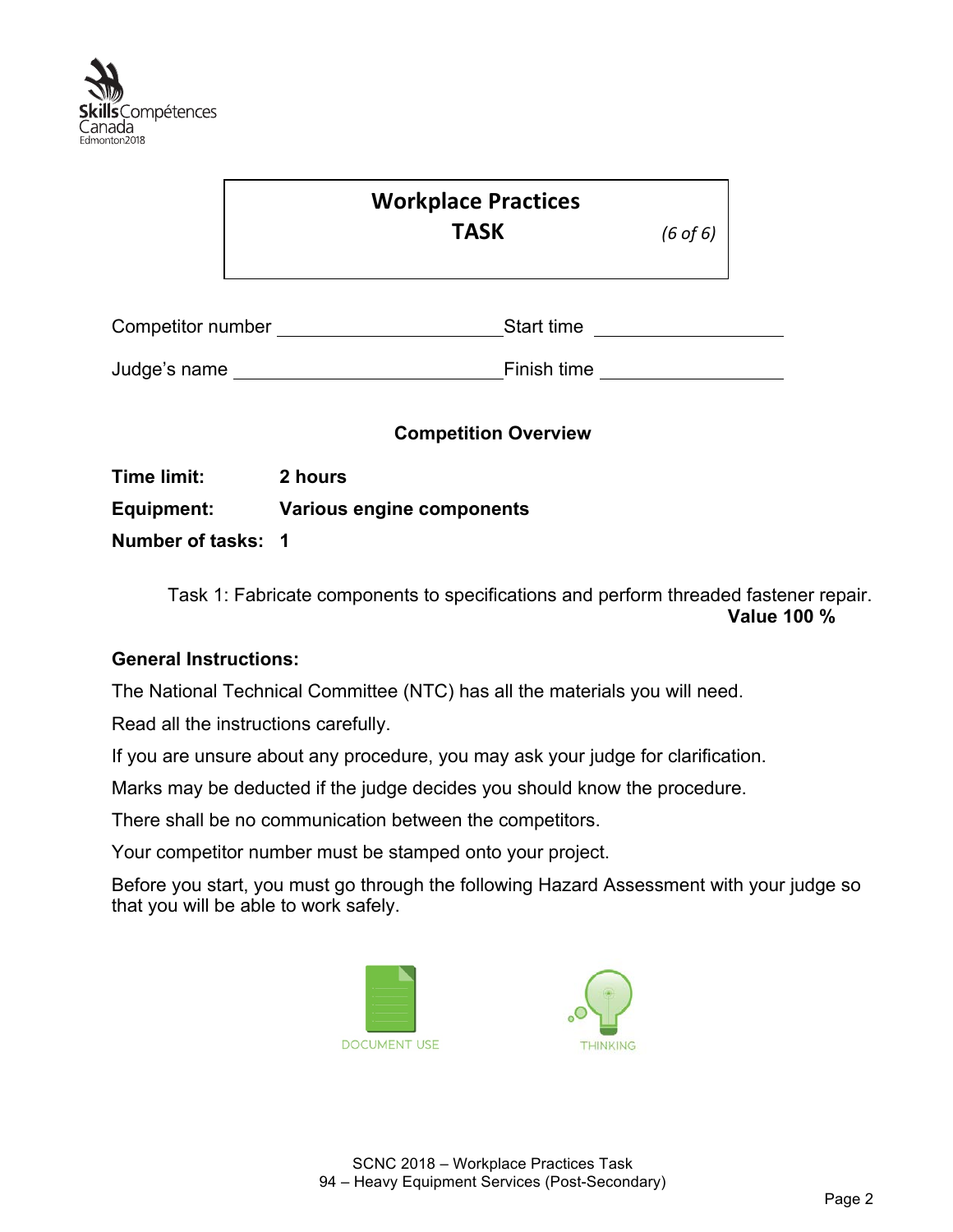

## **Hazard Assessment:**

This Hazard Assessment is to discuss the following **4 hazards** and the counteractive measures you must take.

**Hazard 1:** Components might fall off the work bench.



§ Keep your work area neat.

**Hazard 2:** You might suffer a cut or scrape from handling sharp edged components.

- Do not push wrenches or any other tools away from yourself.
- Plan your movements, and watch your hands.

**Hazard 3:** Moving components may pinch your fingers.

- Become familiar with the moving parts.
- Keep hands clear of moving parts.
- Rotate crankshaft slowly and with control.

**Hazard 4:** Touching engine fluids may irritate skin.



■ Latex gloves, barrier skin cream, and wiping cloths are available.

I have read this hazards assessment and the judge has explained it to me.

I understand the hazards and I will take precautions to avoid them.

Competitor's name

Judge's name

Date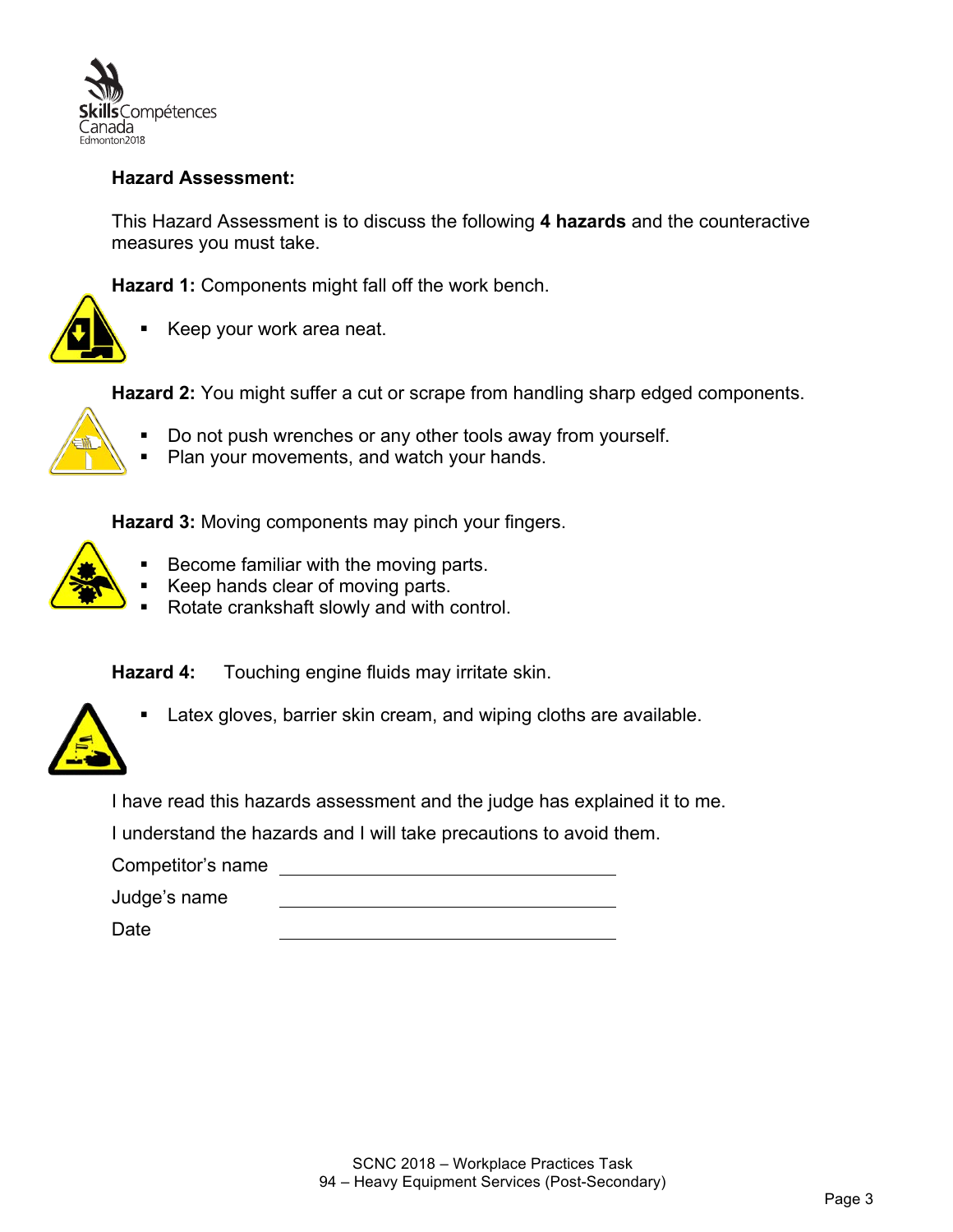

#### **Evaluation:**

Number of marks possible: **16.5**

| <b>Skills evaluated</b>                                           |  |  |
|-------------------------------------------------------------------|--|--|
|                                                                   |  |  |
| a. Use of safety equipment & safe and clean workspace             |  |  |
| b. Use and interpretation of service manuals & schematic diagrams |  |  |
| c. Logical order of repair                                        |  |  |
| d. Proper use of tools                                            |  |  |
| e. Precise adjustment of components                               |  |  |
| f. Accurate measurements                                          |  |  |
| g. Superior Workmanship                                           |  |  |
| h. Identification of faults, codes, or components                 |  |  |



*If you cannot proceed with a task, ask your judge for assistance.* 



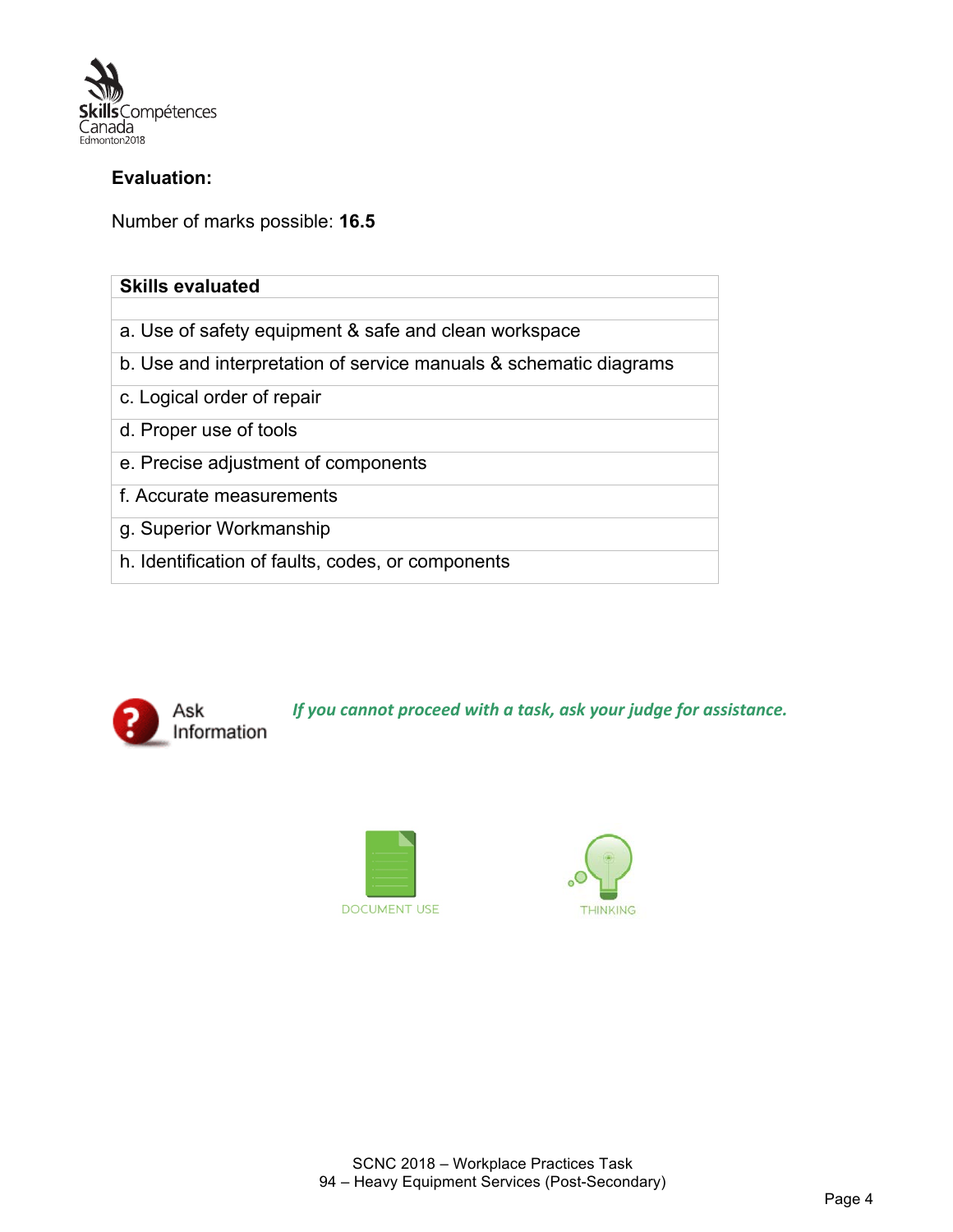

#### **Task 1 of 1: Fabricate components to specifications and perform threaded fastener repair. Value 100 %**

1. Follow the manufacturer's procedures to safely, appropriately, and accurately:

Fabricate components to specifications and perform threaded fastener repair.

- 1. Lay out the pattern on the work pieces.
- 2. Square one cut end of the metal blank with a file.
- 3. File one surface of the metal work piece to assist with the layout of your measurements.
- 4. Use metal bluing (dye) to prepare your layout.
- 5. Use the measurements in the drawing to accurately layout the project onto the work piece.







*If you cannot proceed with a task, ask your judge for assistance.*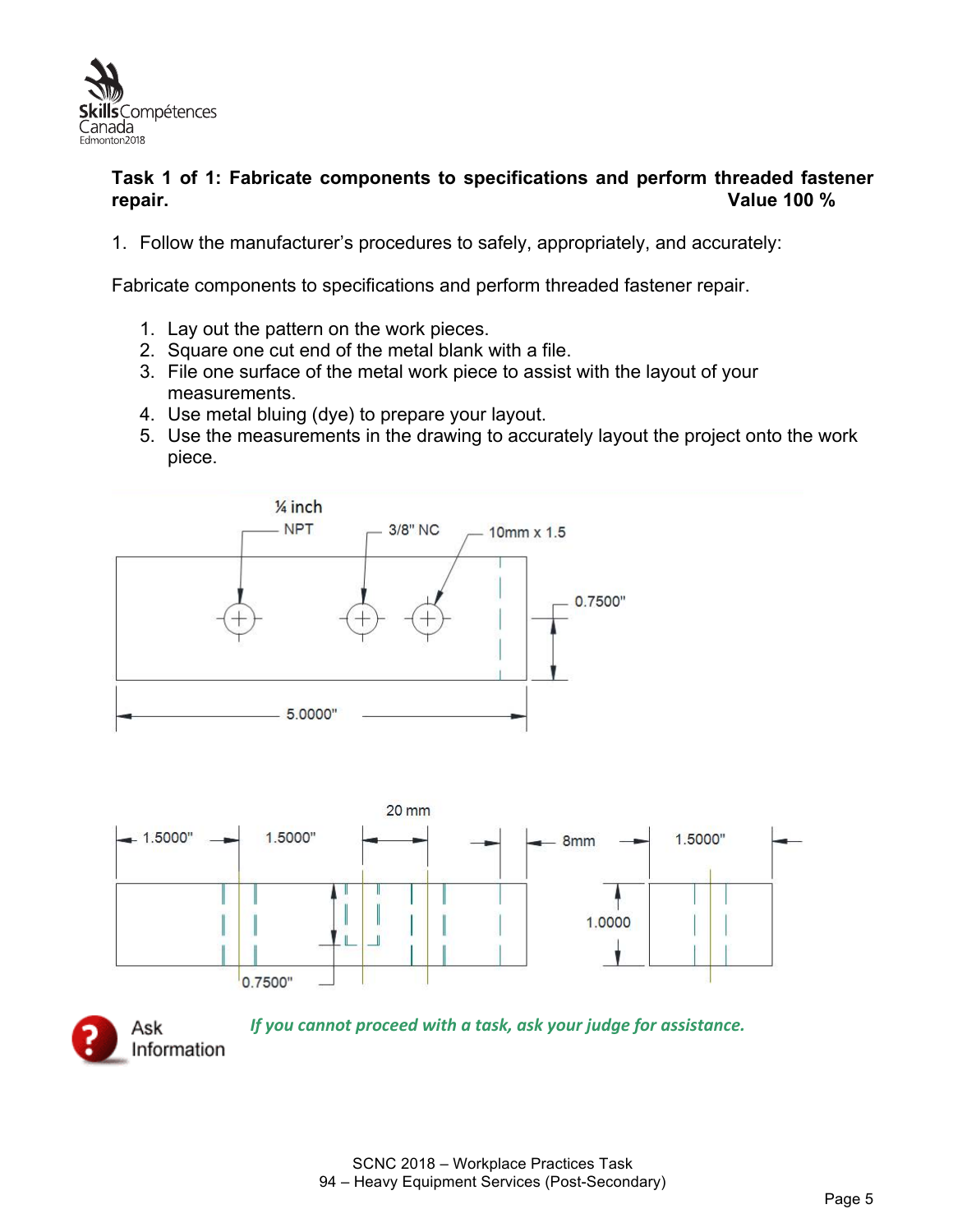

- 6. Drill and tap holes into the work pieces.
- 7. Use the attached Tap Drill Chart to determine the size of drill-bits required to tap the 3 holes:
	- 3/8" UNC tap drill size
	- 10mm X 1.5mm tap drill size
	- 1/4" NPT tap drill size
- 8. Appropriately drill and tap the holes in the metal work piece.
- 9. Label your work piece by stamping your competitor number on the top in any location.



DRILL ONE HOLE FOR A NATIONAL PIPE THREAD

- DRILL A SECOND HOLE FOR 3/8" NATIONAL COURSE THREAD BLIND HOLE 3/4" DEEP
- DRILL A THIRD HOLE FOR A 10mm x 1.5 METRIC THREAD

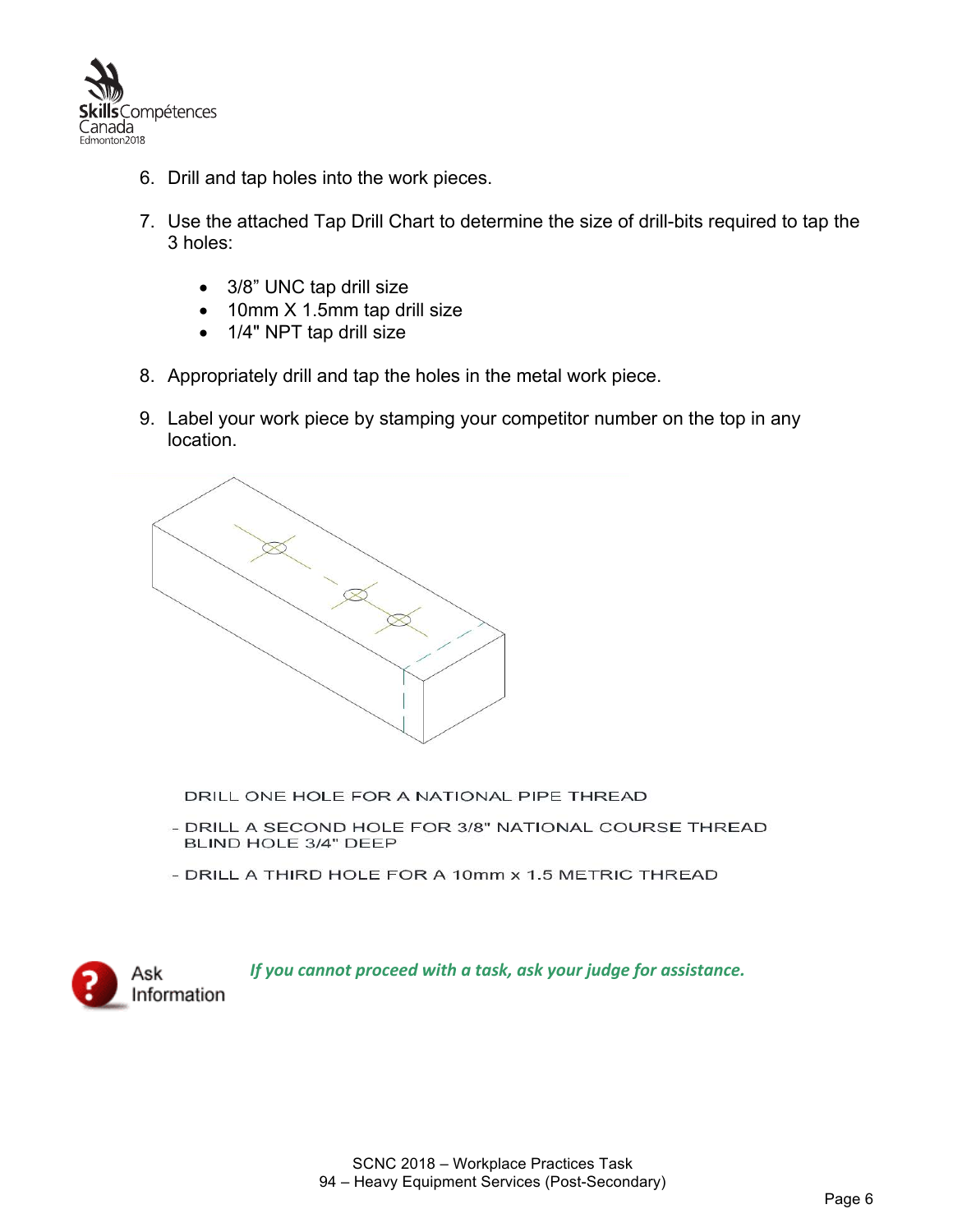

- 10.Remove a broken bolt.
- 11.Use the 3/8" UNC hole and thread in the supplied cap screw.
- 12.Slowly and carefully tighten the cap screw until it breaks.
- 13.Remove the broken cap screw using appropriate drill bits and broken-bolt removal tools (Easy Outs).
- 14.Submit completed project to your judge.



- USING THE 3/8" NC HOLE, TWIST OFF A CAPSCREW PROVIDED
- REMOVE BROKEN CAPSCREW USING APPROPRIATE DRILL(S) AND EASY OUT(S)
- DRAWING NOT TO SCALE







SCNC 2018 – Workplace Practices Task 94 – Heavy Equipment Services (Post-Secondary)